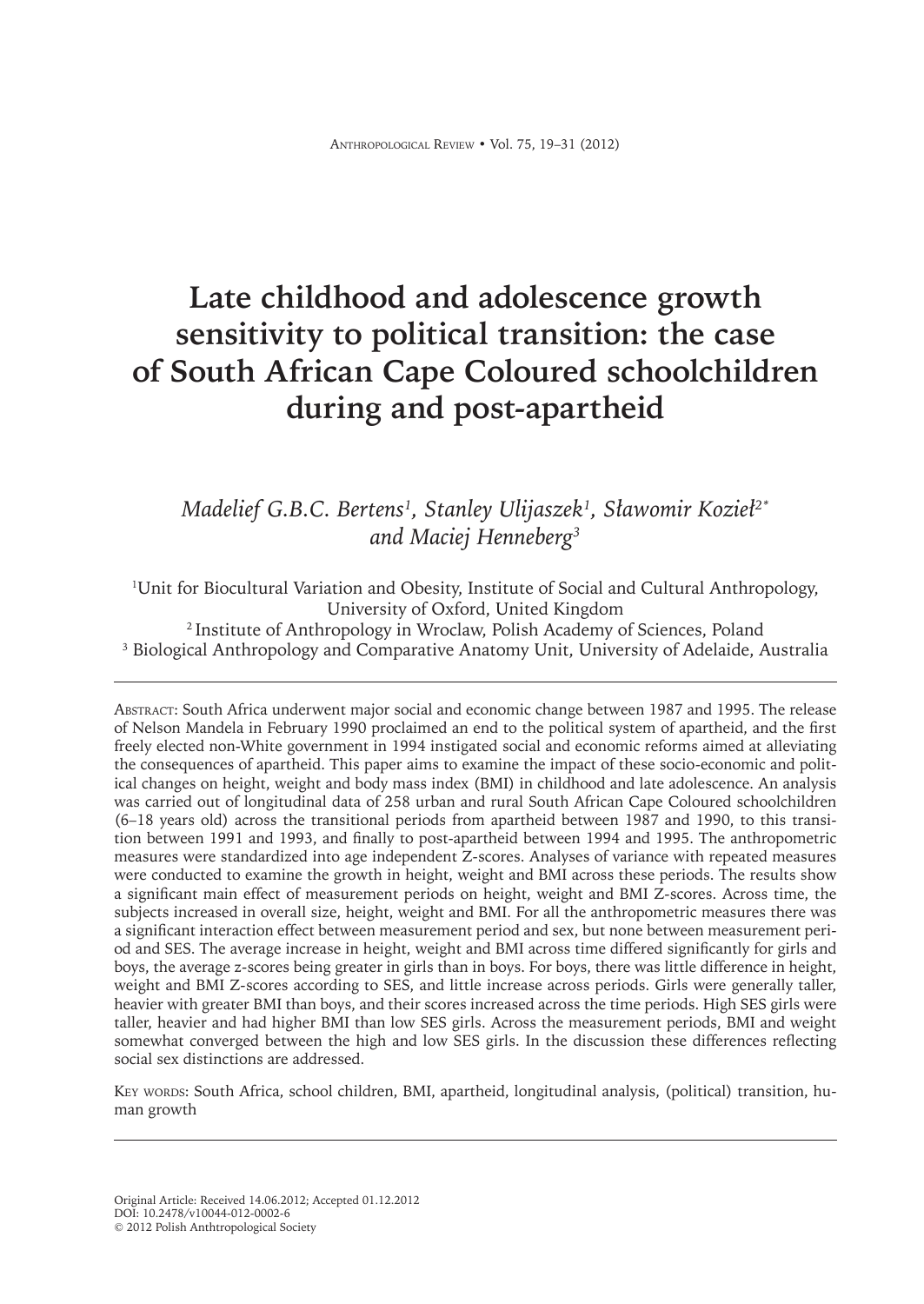Growth patterns of South African children and adolescents reflect political and economic realities, given that socioeconomic status, poverty, and political conditions are clustered as structurally powerful but distal agents in the production of growth outcomes (Ulijaszek 2006). This cluster of factors is constituted historically, the risks associated with poverty including low entitlement, poor health infrastructures, and environmental hazards (Sen 1986). The ability of children and adolescents to respond to improvements in environmental quality by increased growth rates and attained size is well-documented, particularly in relation to positive secular trends in weight and stature (van Weiringen 1986). Thus, the social and economic inequality that apartheid created resulted in superior weight and stature of white children over black (Cameron 2003) and Coloured Cape children (Henneberg and Louw 1998). South Africa as a whole underwent major political, economic and social transitions between 1987 and 1995. Although social and economic reforms aimed at alleviating the consequences of apartheid were undertaken, the legacy of this system in terms of economic inequality persisted (Price 2003) and Cameron's (2003) observation that the rate of improvement in child growth patterns was slower than expected is likely to reflect this reality. Differences in growth status within sub-sets of the South African population have also persisted. Urban Cape Coloured people had already experienced some economic improvements since the establishment of a Cape Coloured chamber of parliament, a limited self-government, in the early 1980s. For example, Henneberg and Louw (1995; 1998) found rural Cape Coloured school children of high socioeconomic status (SES) to exhibit faster

growth in weight and height and enter puberty earlier than their urban Cape Coloured counterparts of low SES.

The Cape Coloured population of South Africa represents a unique example of a politically oppressed group that manifested its social and economic position relative to other populations there in poor growth and low stature. Numbering approximately 3 million at the time of this study (CSS 1991), Cape Coloured people are descendants of the Khoi-San, who intermarried with whites, blacks, as well as with forced immigrants from Southeast Asia and black African immigrants (Henneberg and Louw 1998). They were largely acculturated by serving as a workforce for Afrikaners to the extent that they lost their original languages, accepting Afrikaans as their mother tongue and, in large part adopting Dutch-derived protestant Christianity, while a significant minority remained Islamic. This population became largely forgotten in politically oversimplified descriptions of the transition years, often framed as the struggle between blacks and whites. Cape Coloureds were not considered equal to 'whites' and thus oppressed under apartheid, but, at the same time, they did not identify with black Africans, due to their acculturation to Afrikaans language, religion and many borrowed cultural traits from Afrikaner culture.

In this paper we describe changes in height, weight and BMI of Cape Coloured children and adolescents across the periods of political economic transition from apartheid, and examine the extent to which anthropometric differences associated with different levels of socioeconomic status have persisted. We also examine the extent to which sex differences in the same measures persisted across this period.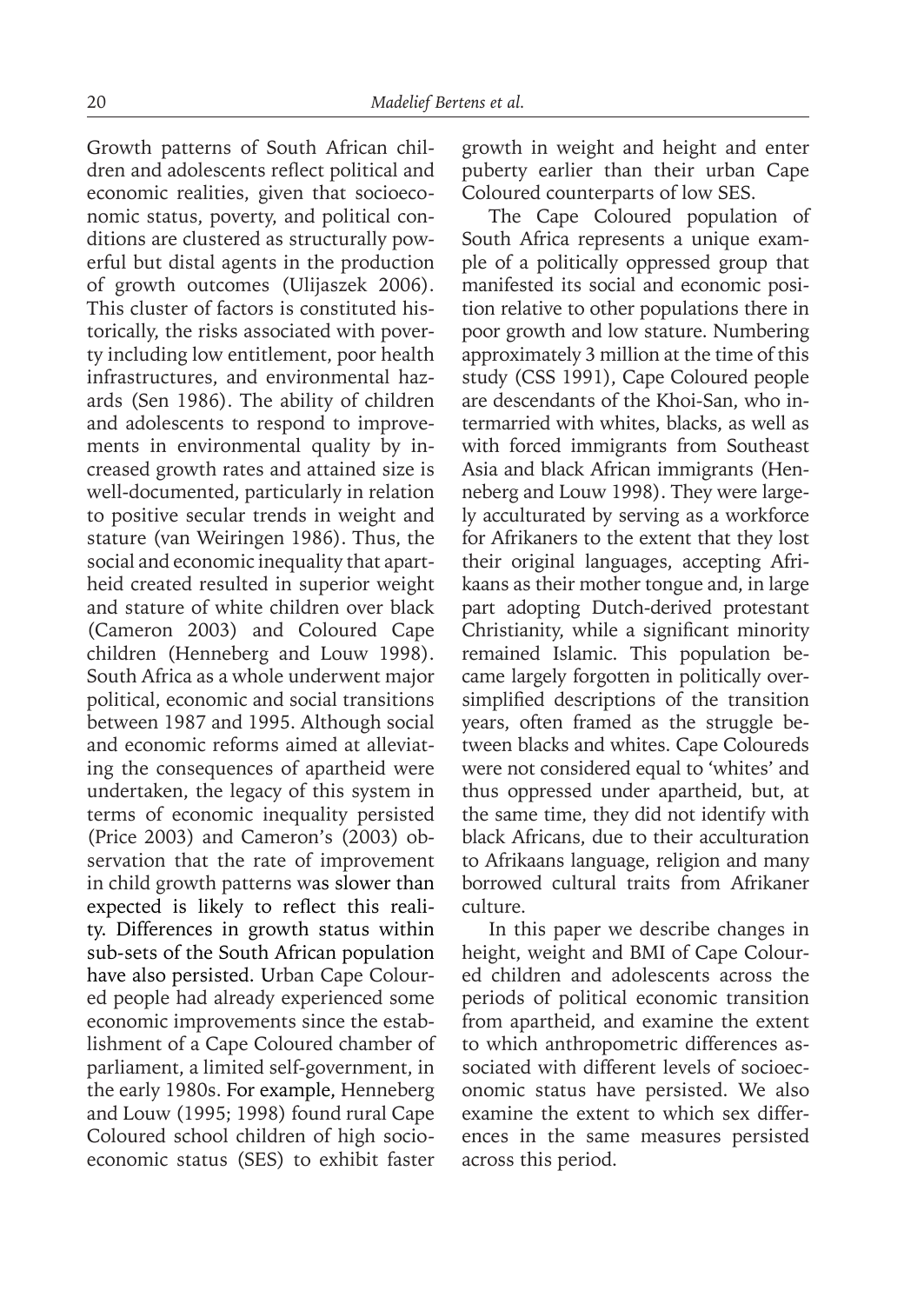# **Materials and methods**

A longitudinal anthropometric data set collected between 1987 and 1995 among Cape Coloured schoolchildren in South Africa was used in this analysis. The study samples were drawn from socioeconomic conditions that contrasted as much as possible, with the aim of identifying the greatest possible variation across the periods of transition. The sample included the most affluent schools in urban Greater Cape Town, with per capita income of US\$100 per month, and the poorest schools in rural Klein Karoo, an area 300 km east from Cape Town, with per capita income of US\$10 per month. The population is described in more detail in Henneberg and Louw (1990; 1993; 1998). Data collected in the course of this study have been published addressing monthof-birth influence on body height and weight (Henneberg and Louw 1990; 1993), menarcheal age (Henneberg and Louw 1995) and effects of SES on longitudinal growth (Henneberg and LaVelle 1999). The study was approved by ethical committees at the universities of Cape Town and Witwatersrand and conducted with permission and consent of school authorities and parents of each individual.

### **Variables**

A total of 258 Cape Coloured schoolchildren were observed at least five times between 1987 and 1995. These nine years have been divided into three periods corresponding to political events with major impact. The release of Nelson Mandela in February 1990 proclaimed an end to the political system of apartheid, and the first freely elected non-White government in 1994 inaugurated social and economic reforms (Cameron 2003). The

average measurement was taken across three transitional periods: period one, 1987–1990; period two, 1991–1993; and period three, 1994–1995.

In period one, 4% of the sample had one measurement taken, 23% had two measurements taken, 52% had three measurements taken and 21% was measured every year. In period two, 73% of the sample was measured every year and 27% was measured twice. In period three, 34% of the sample was not measured at all, 23% was measured once and 43% was measured twice.

Age was measured as days between date of birth and date of measurement divided by 365.25, resulting in a digital age. Socio-economic status was dichotomized as being high or low, and largely determined by the school the children attended. The rural children were predominantly of low SES and urban children were mostly of high SES. In addition, sex of each subject was noted.

Weight in kilograms was measured with a portable Hanson spring scale periodically calibrated against beam-balance scales. All participants were examined without their shoes and wearing only light clothing. A standard GPM anthropometer was used to measure the distances from the floor. Height was measured in millimetres. The body mass index (BMI) was calculated using the formula: BMI=kg/ m2 . Further description of data collection is given in Henneberg and Louw (1998).

### **Analyses**

All height, weight and BMI values were standardized using reference data composed for the Centers for Disease Control and Prevention (CDC) Growth Charts for the United States (CDC 2000). Standardization was done on the basis of the L (lambda), M (mu), S (sigma) param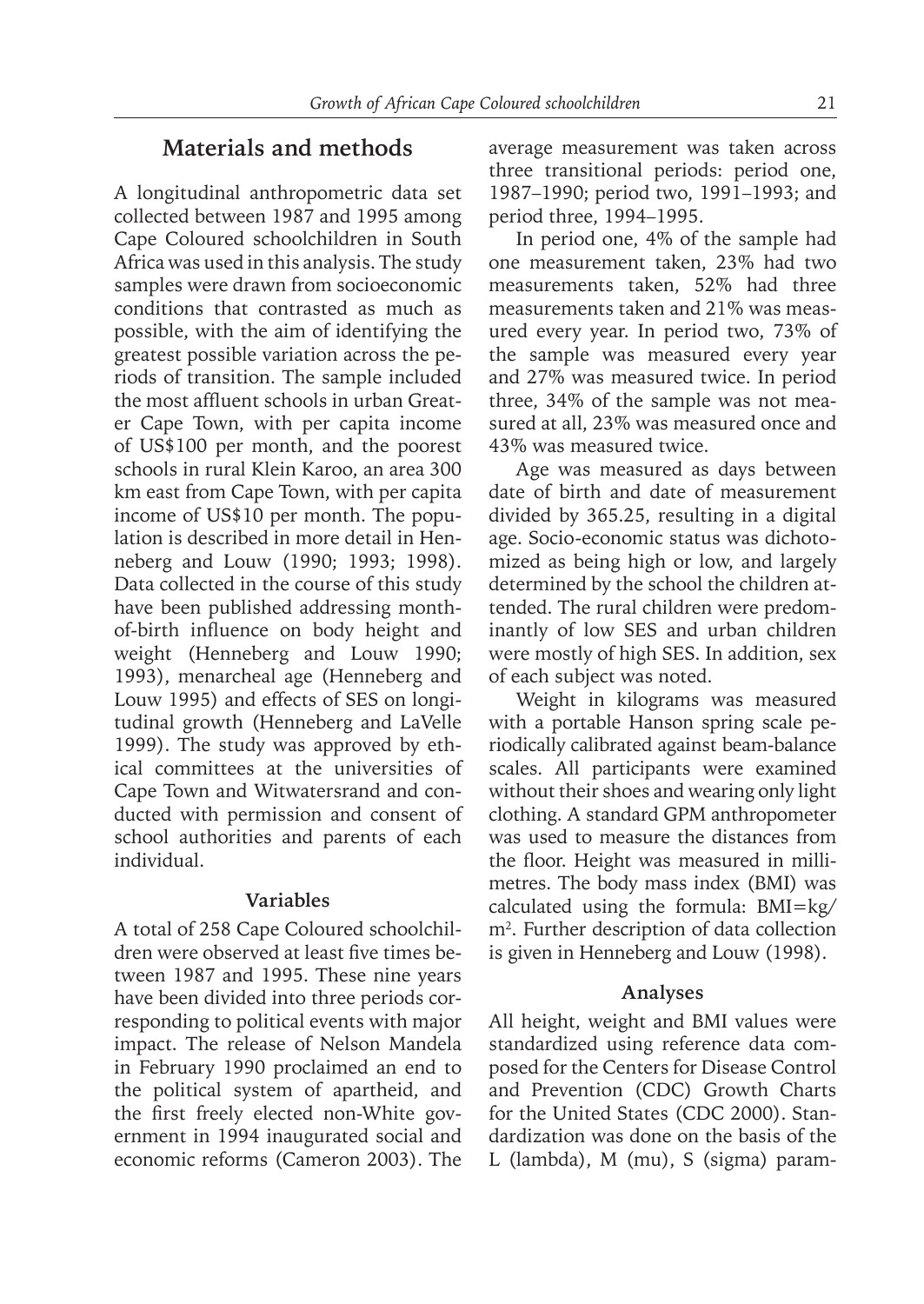eters estimated by the LMS method described by Cole (1988). This method for fitting anthropometric data allows for departure from normality while permitting calculation of centiles from the mean and standard deviation (Cole 1989). Furthermore, the method allows estimation of L, M and S smoothed curves for each tabulated age, measurement and sex. These represent powers of Box-Cox conversions to normality, the median and the coefficient of variation. After Box-Cox power transformations, the data at each age are normally distributed (Cole et al. 2000). Then the Z-scores for exact age are calculated using the formula:

$$
Z = \frac{(X/M)^L - 1}{LS}
$$

where X is the anthropometric measure, and L, M, S, appropriate values for age and sex for height, weight and BMI derived from the United States population (Cole 1988).

SPSS 15.0 for Windows was used in the statistical analyses. Two-way ANOVAs with Type IV sums of squares, were used in comparing the mean values between boys and girls within each period of measurement.

To examine changes in height, weight and BMI across the three periods of measurement a series of analyses of variance (ANOVA) with repeated measures and Bonferroni correction for multiple comparisons were carried out. Height, weight and BMI Z-scores were entered as dependent variables, with sex and SES as between-subjects factors. Tests of within-subject effects show changes across time within subjects, whereas tests of between-subject effects assess the differences between high and low SES males and females. Analyses of variance, per anthropometric measure, with repeated measurements and post hoc Bonferroni contrast tests were conducted separately for females of high and low SES, and males of high and low SES, respectively.

# **Results**

In total 258 children were measured, 129 boys and 129 girls, 147 rural low SES and 108 urban high SES children. The overall mean age was  $11.2$  (SD= 1.9) years of age, ranging from 5.4 to 21.2. In periods one and two, 258 subjects could be included. However, in period three only 170 children were measured. Therefore only 158 valid cases could be included in the repeated measures ANOVA.

In Table 1, means and standard deviations of age, height, weight and BMI at each period are presented separately for boys and girls and for urban affluent and rural poor children. Two-way ANOVAs have been conducted to examine the sex and SES effects within each time frame. There was a significant main effect of SES on absolute height, weight and BMI measures in all the periods, indicating that belonging to either high or low SES impacts on the anthropometric measures. There was also an effect of SES on age. These results from the fact that there was some difference in the distribution of ages of participants in these two groups; high SES children being on average somewhat older than low SES participants (Table 1). The urban high SES children were all larger than the low SES children in each period of measurement. There was a significant main effect of sex on BMI in period two and period three, *F*(1,170)=4.3, *p*<0.05 and *F*(1,170)=13.1, *p*<0.001, respectively. Furthermore there was a significant effect of sex on weight in period three, *F*(1,170)=5.4, *p*<0.05. The girls were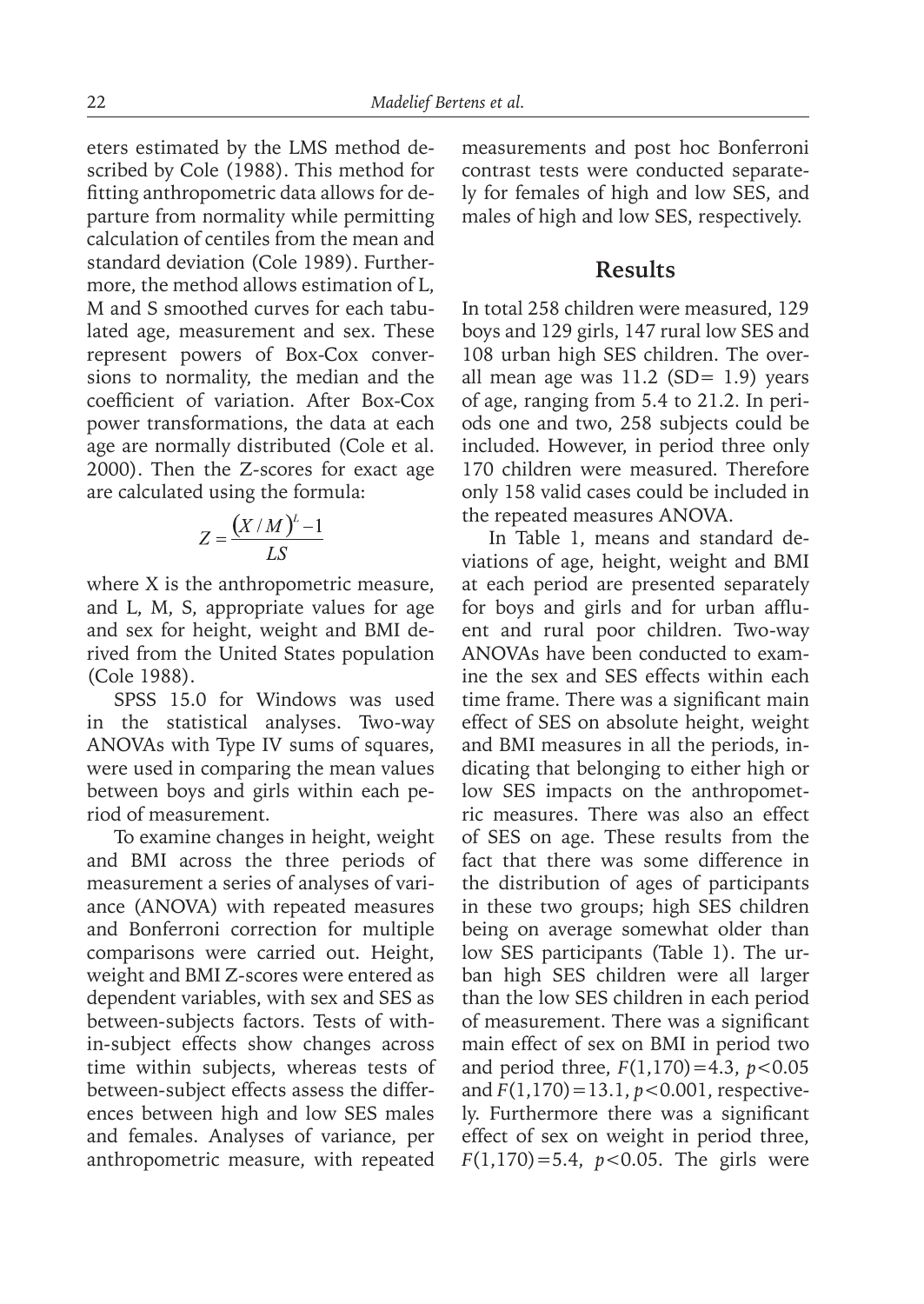|                                                                                                                                | Table 1. Age and anthropometric characters by socioeconomic status (SES), sex and period of measurement |              |              |              |             |                    |             |      |                                   |                  |    |
|--------------------------------------------------------------------------------------------------------------------------------|---------------------------------------------------------------------------------------------------------|--------------|--------------|--------------|-------------|--------------------|-------------|------|-----------------------------------|------------------|----|
|                                                                                                                                |                                                                                                         | Males        |              | Female       |             |                    |             |      | Tests of between-subjects effects |                  |    |
|                                                                                                                                |                                                                                                         | High SES     | Low SES      | High SES     | Low SES     |                    | Sex effects |      | SES effects                       | Sex*SES          |    |
|                                                                                                                                |                                                                                                         | 58           | 69           | 50           | 78          | щ                  |             | щ    |                                   | щ                |    |
|                                                                                                                                | Age (SD)                                                                                                | 9.5(2.2)     | 8.9 (1.7)    | 9.2(2.3)     | 9.0(1.8)    | 0.2                | ns          | 8.4  | $\frac{1}{2}$                     | $0.\overline{3}$ | ns |
| Period 1<br>(1987–1990) $\frac{1}{1}$                                                                                          | (SD)<br>Height cm (SD)<br>Weight kg (SD)                                                                | 129.1(13.2)  | 122.8(8.9)   | 128.0(13.1)  | 123.4(9.9)  | $\overline{\circ}$ | ns          | 10.3 | 0.01                              | 0.0              | ns |
|                                                                                                                                |                                                                                                         | 27.8 (10.4)  | 22.5(4.2)    | 27.7 (10.4)  | 23.2(6.5)   | 0.2                | ns          | 14.5 | &0.001                            | $_{\rm 0.0}$     | ns |
|                                                                                                                                | BMI (SD)                                                                                                | 16.1(3.0)    | 14.8 (1.4)   | 16.3(3.2)    | 15.0 (2.0)  | 0.4                | ns          | 9.4  | < 0.01                            |                  | ns |
|                                                                                                                                |                                                                                                         | 58           | 69           | 50           | 78          |                    |             |      |                                   |                  |    |
| $\begin{array}{ll} \textrm{Period 2} & \textrm{Age (SD)}\\ \textrm{(1991-1993)} & \textrm{Height cm}\\ \textrm{ } \end{array}$ |                                                                                                         | 12.6(2.0)    | 11.9(1.8)    | 12.2(2.2)    | 12.0(1.9)   | $\overline{\circ}$ | ns          | 8.5  | 0.01                              | $0.\overline{3}$ | ns |
|                                                                                                                                | (SD)                                                                                                    | 144.5 (12.8) | 138.0 (9.9)  | 144.7 (11.3) | 139.6(9.4)  | $\overline{2}$     | ns          | 10.6 | 0.01                              | 0.2              | ns |
|                                                                                                                                | Weight kg (SD)                                                                                          | 37.0 (12.4)  | 30.7 (6.3)   | 38.2 (11.5)  | 33.2 (8.9)  | 2.9                | ns          | 11.2 | 0.01                              | 0.4              | ns |
|                                                                                                                                | BMI (SD)                                                                                                | [7.2 (3.5)   | 5.9(1.5)     | 17.9(3.9)    | 16.8 (2.8)  | 4.3                | &0.05       | 4.9  | &0.05                             | 0.5              | ns |
|                                                                                                                                |                                                                                                         | 27           | 56           |              | 56          |                    |             |      |                                   |                  |    |
|                                                                                                                                | Period 3<br>(1994–1995) Height cm (5                                                                    | 15.1 (2.7)   | 13.9(1.7)    | 14.7(2.5)    | 13.9 (2.0)  | 0.2                | ns          | 8.2  | 0.01                              | $0.\overline{3}$ | ns |
|                                                                                                                                | (SD)                                                                                                    | 151.9 (12.1) | 148.7 (11.3) | 152.3 (10.2) | 147.9 (7.2) | 0.0                | ns          | 5.3  | ${}_{<0.05}$                      | $\Xi$            | ns |
|                                                                                                                                | (SD)<br>Weight kg                                                                                       | 41.3 (10.8)  | 38.3 (8.5)   | 46.4 (12.0)  | 40.5 (8.9)  | 5.4                | &0.05       | 8.0  | 0.01                              |                  | ns |
|                                                                                                                                | BMI (SD)                                                                                                | 17.6 (2.5)   | 17.1 (1.9)   | 19.7 (4.2)   | 18.4(3.1)   | 13.1               | 0.001       | 4.0  | < 0.01                            | $0.\overline{8}$ | ns |
|                                                                                                                                |                                                                                                         |              |              |              |             |                    |             |      |                                   |                  |    |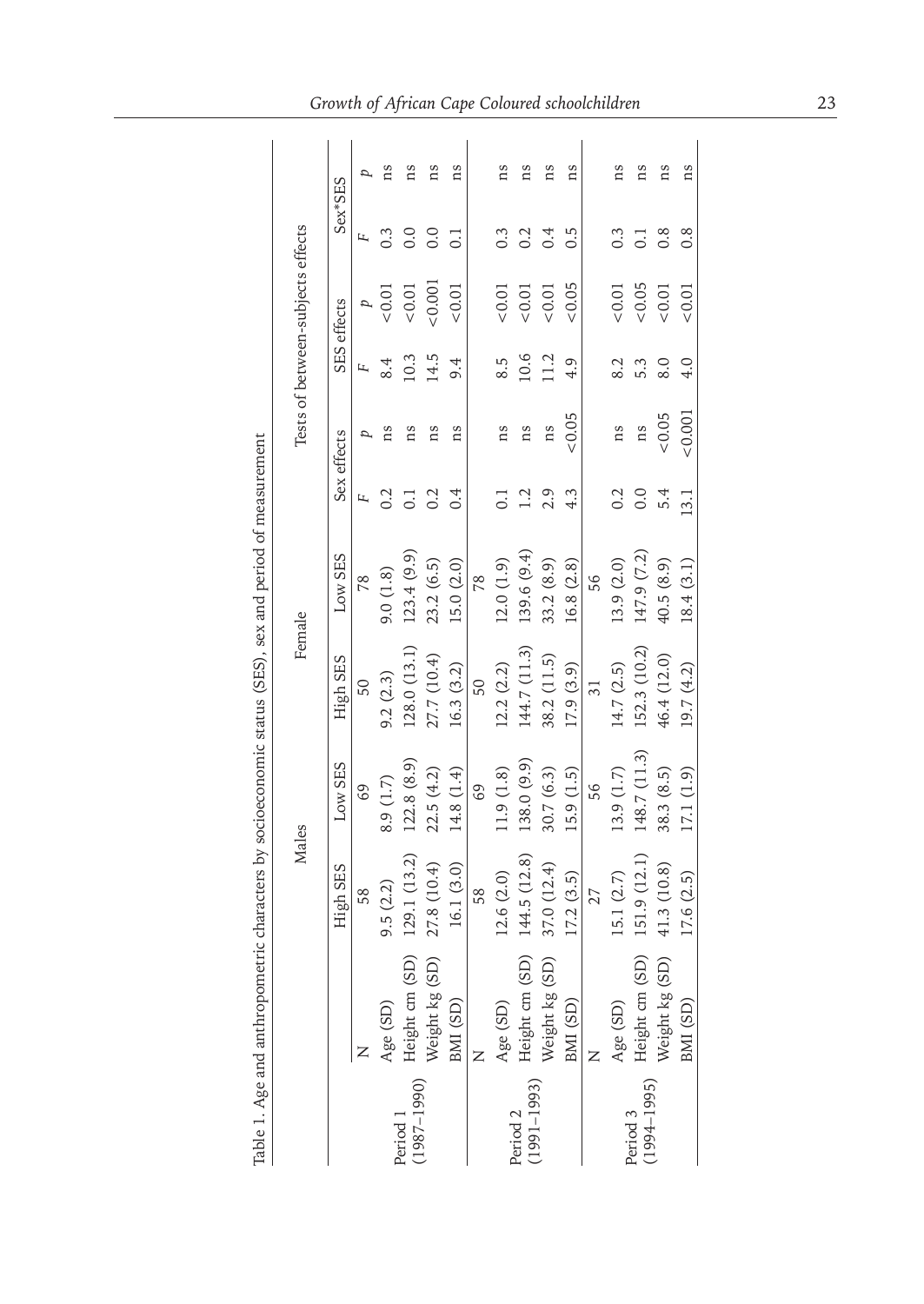heavier than the boys in this sample. One has to keep in mind that these measurements are not standardized and are age dependent.

The measurements have therefore been standardized into Z-scores using the LMS method. Tables 2 to 4 give mean Z-scores of height, weight and BMI relative to CDC reference values by period of measurement and results of repeated measures analyses of variance by period of measurement, SES and sex. Individual growth patterns differed greatly. Tables 2 to 4 also show the tests of within-subject effects, the main effects, and between-subjects effects for the anthropometric measures Z-scores. There was a significant main effect of time on height, weight and BMI Z-scores, with a small to medium effect size,  $F(2,158)=3.4$ , *p*<0.05, *r*=0.14; *F*(2,158)=28.92, *p*<0.00, *r*=0.40, *F*(2,158)=25.85, *p*<0.001, *r*=0.38, respectively. Across

time, the subjects increased in overall size, height, weight and BMI relative to the American reference. Closer examination of the analyses of variance and the interaction effects shows a more complex picture.

For all the anthropometric measures there was a significant interaction effect between period of measurement and sex, but none between period and SES (see tables 2 to 4). This suggests that the political transition had a different effect on growth in height, weight and BMI in boys than in girls. Analyses of variance with repeated measures were conducted within each subgroup. As table 2 shows, the trend in stature increase takes place among rural females of low SES only. Weight increased across periods among females of both high and low SES and among males of low SES. This increase was greater in females than among males. The BMI Z-scores of females of both high

Table 2. Mean Z-scores of height relative to CDC reference values by period of measurement, SES and sex (Repeated measures analysis of variance)

|        |                          | Period of measurement |               |                             |                |      |    | Effect<br>size |
|--------|--------------------------|-----------------------|---------------|-----------------------------|----------------|------|----|----------------|
|        |                          |                       | 1             | $\overline{2}$<br>Mean (SD) | 3<br>Mean (SD) |      |    |                |
|        |                          | N                     | Mean (SD)     |                             |                | F    | p  | r              |
| Male   | High SES                 | 24                    | $-1.54$ 1.16) | $-1.49(0.79)$               | $-1.59(0.70)$  | 0.29 | ns |                |
|        | Low SES                  | 52                    | $-1.51$ 1.15) | $-1.49(1.07)$               | $-1.53(1.03)$  | 0.15 | ns |                |
| Female | High SES                 | 31                    | $-1.15(1.30)$ | $-0.91(1.30)$               | $-0.79(1.55)$  | 2.52 | ns |                |
|        | Low SES                  | 52                    | $-1.61(0.87)$ | $-1.44(0.87)$               | $-1.39(0.89)$  | 5.47 | ** |                |
| Total  | High SES                 | 55                    | $-1.16(1.25)$ | $-1.16(1.14)$               | $-1.14(1.30)$  | 1.59 | ns |                |
|        | Low SES                  | 103                   | $-1.56(1.01)$ | $-1.47(0.96)$               | $-1.46(0.96)$  | 2.07 | ns |                |
|        | Period                   |                       |               |                             |                | 3.37 | ∗  | 0.14           |
|        |                          |                       |               | Period*sex                  |                | 4.58 | ∗  | 0.17           |
|        | Within-subject effects   |                       |               | Period *SES                 |                | 0.17 | ns | 0.03           |
|        |                          |                       |               | Period*sex*SES              |                | 0.34 | ns | 0.04           |
|        |                          |                       |               | sex                         |                | 3.51 | ∗  | 0.19           |
|        | Between-subjects effects |                       |               |                             |                | 2.31 | ns | 0.12           |

\* *p*<0.05, \*\* *p*<0.01, \*\*\* *p*<0.001

*r*=0.10 is a small effect, 1% of total variance explained; *r*=0.30 is a medium effect, 9% of total variance explained; *r*=0.50 is a large effect, 25% of total variance explained.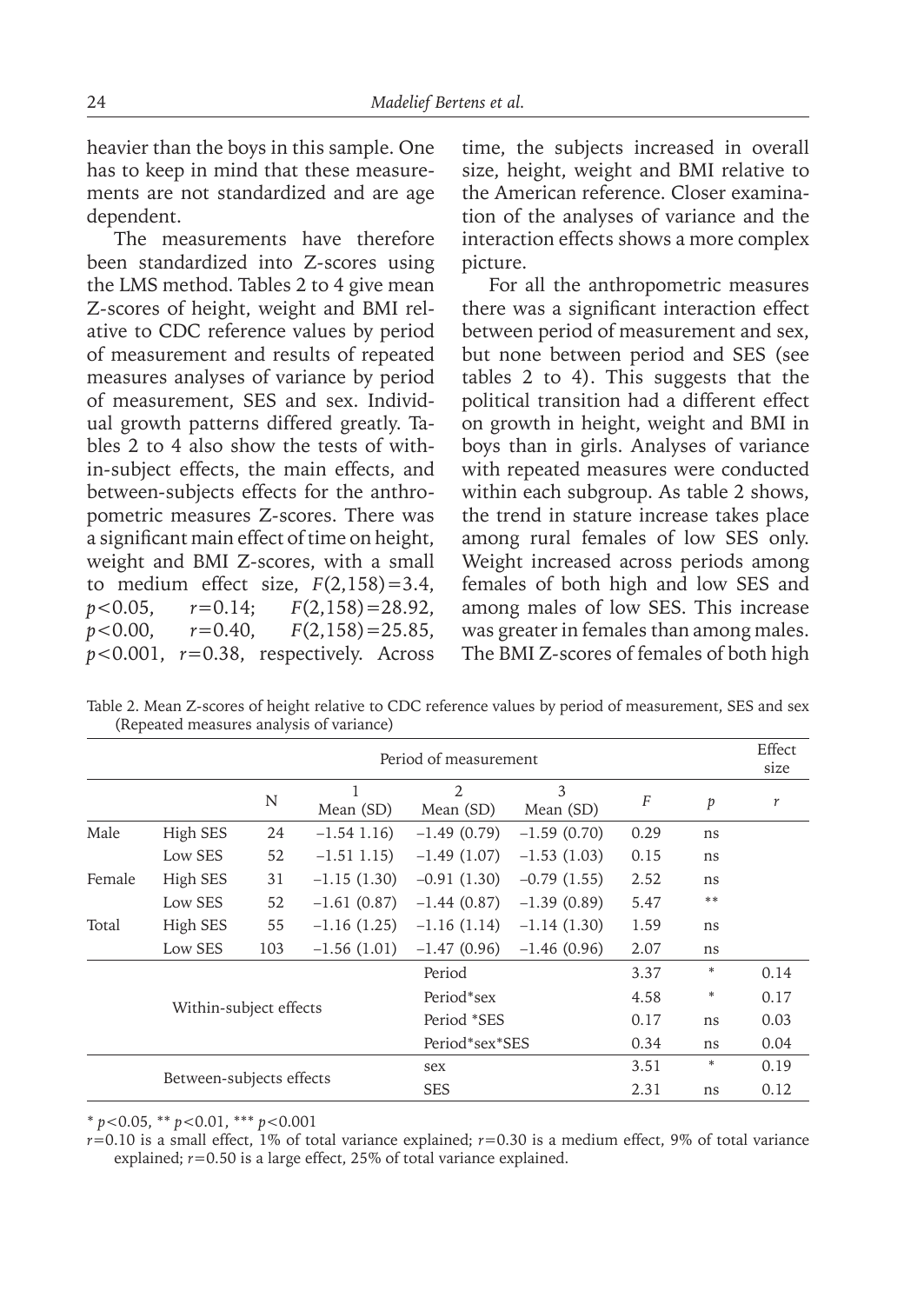|        |                          | Period of measurement |                |                             |                |       | Effect<br>size |      |
|--------|--------------------------|-----------------------|----------------|-----------------------------|----------------|-------|----------------|------|
|        |                          | N                     | 1<br>Mean (SD) | $\overline{2}$<br>Mean (SD) | 3<br>Mean (SD) | F     | p              | r    |
| Male   | High SES                 | 24                    | $-1.98(1.21)$  | $-1.79$ (.99)               | $-1.80$ (.88)  | 1.16  | ns             |      |
|        | Low SES                  | 52                    | $-2.02(1.44)$  | $-1.73(1.42)$               | $-1.79(1.45)$  | 4.26  | $\ast$         |      |
| Female | High SES                 | 31                    | $-1.35(1.36)$  | $-0.87(1.14)$               | $-0.68(1.46)$  | 9.01  | ***            |      |
|        | Low SES                  | 52                    | $-1.91(1.15)$  | $-1.42(1.06)$               | $-1.09(1.01)$  | 32.17 | ***            |      |
| Total  | High SES                 | 55                    | $-1.62(1.33)$  | $-1.27(1.16)$               | $-1.17(1.36)$  | 9.05  | ***            |      |
|        | Low SES                  | 104                   | $-1.97(1.30)$  | $-1.57(1.26)$               | $-1.44(1.29)$  | 25.37 | ***            |      |
|        | Within-subject effects   |                       |                | Period                      |                | 28.92 | ***            | 0.40 |
|        |                          |                       |                | Period*sex                  |                | 8.47  | ***            | 0.23 |
|        |                          |                       |                | Period *SES                 |                | 0.30  | ns             | 0.04 |
|        |                          |                       |                | Period*sex*SES              |                | 0.26  | ns             | 0.04 |
|        |                          |                       |                | sex                         |                | 10.42 | $***$          | 0.25 |
|        | Between-subjects effects |                       |                | <b>SES</b>                  |                | 0.30  | ns             | 0.10 |

Table 3. Mean Z-scores of weight relative to CDC reference values by period of measurement, SES and sex (Repeated measures analysis of variance)

\* *p*<0.05, \*\* *p*<0.01, \*\*\* *p*<0.001

*r*=0.10 is a small effect, 1% of total variance explained; *r*=0.30 is a medium effect, 9% of total variance explained; *r*=0.50 is a large effect, 25% of total variance explained.

|                                                    |          | Period of measurement |                |                             |                |          |                  |      |
|----------------------------------------------------|----------|-----------------------|----------------|-----------------------------|----------------|----------|------------------|------|
|                                                    |          | N                     | 1<br>Mean (SD) | $\overline{2}$<br>Mean (SD) | 3<br>Mean (SD) | $\cal F$ | $\boldsymbol{p}$ | r    |
| Male                                               | High SES | 24                    | $-1.50(1.39)$  | $-1.27(0.97)$               | $-1.23(0.97)$  | 1.30     | ns               |      |
|                                                    | Low SES  | 51                    | $-1.50(1.24)$  | $-1.13(1.11)$               | $-1.15(1.12)$  | 4.91     | **               |      |
| Female                                             | High SES | 31                    | $-0.86(1.13)$  | $-0.48(0.97)$               | $-0.32(0.85)$  | 6.98     | **               |      |
|                                                    | Low SES  | 52                    | $-1.35(1.23)$  | $-0.77(0.95)$               | $-0.45(1.10)$  | 28.85    | ***              |      |
| Total                                              | High SES | 55                    | $-1.14(1.28)$  | $-0.82(1.04)$               | $-0.72(1.04)$  | 7.27     | ***              |      |
|                                                    | Low SES  | 103                   | $-1.42(1.23)$  | $-0.95(1.04)$               | $-0.80(1.13)$  | 25.74    | ***              |      |
| Period                                             |          |                       |                |                             |                | 25.85    | ***              | 0.38 |
| Within-subject effects<br>Between-subjects effects |          |                       |                | Period*sex                  | 0.15           | 3.76     | *                |      |
|                                                    |          |                       |                | Period *SES                 | 0.08           | 1.11     | ns               |      |
|                                                    |          |                       |                | Period*sex-<br>*SES         | 0.05           | 0.51     | ns               |      |
|                                                    |          |                       |                | sex                         |                | 13.19    | ***              | 0.28 |
|                                                    |          |                       |                | <b>SES</b>                  | 0.05           | 0.52     | ns               |      |

Table 4. Mean Z-scores of BMI relative to CDC reference values by period of measurement, SES and sex (Repeated measures analysis of variance)

\* *p*<0.05, \*\* *p*<0.01, \*\*\* *p*<0.001

*r*=0.10 is a small effect, 1% of total variance explained; *r*=0.30 is a medium effect, 9% of total variance explained; *r*=0.50 is a large effect, 25% of total variance explained.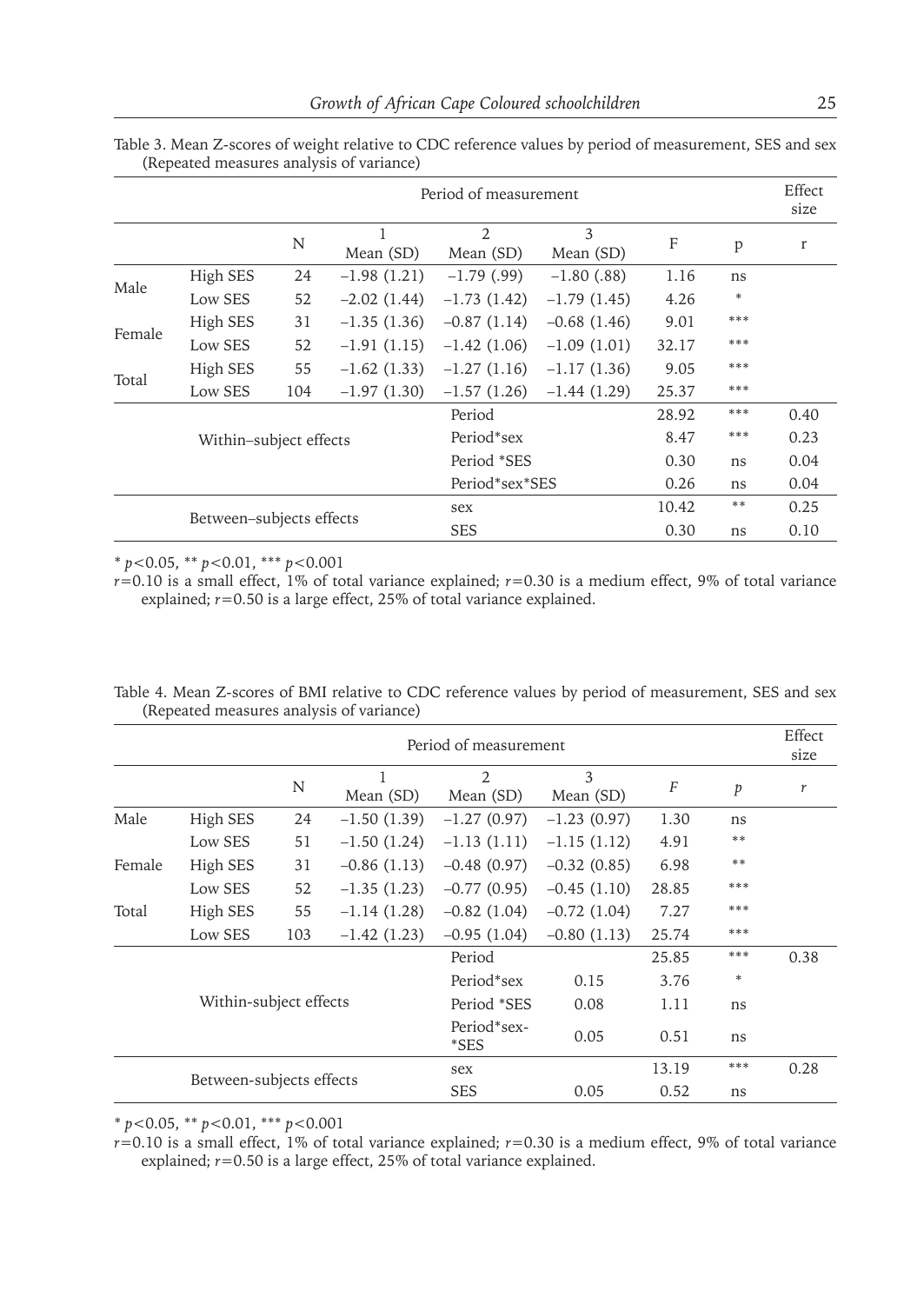

Fig. 1. Graphs of average height Z-scores across time per sex and SES



Fig. 2. Graphs of average weight Z-scores across time per sex and SES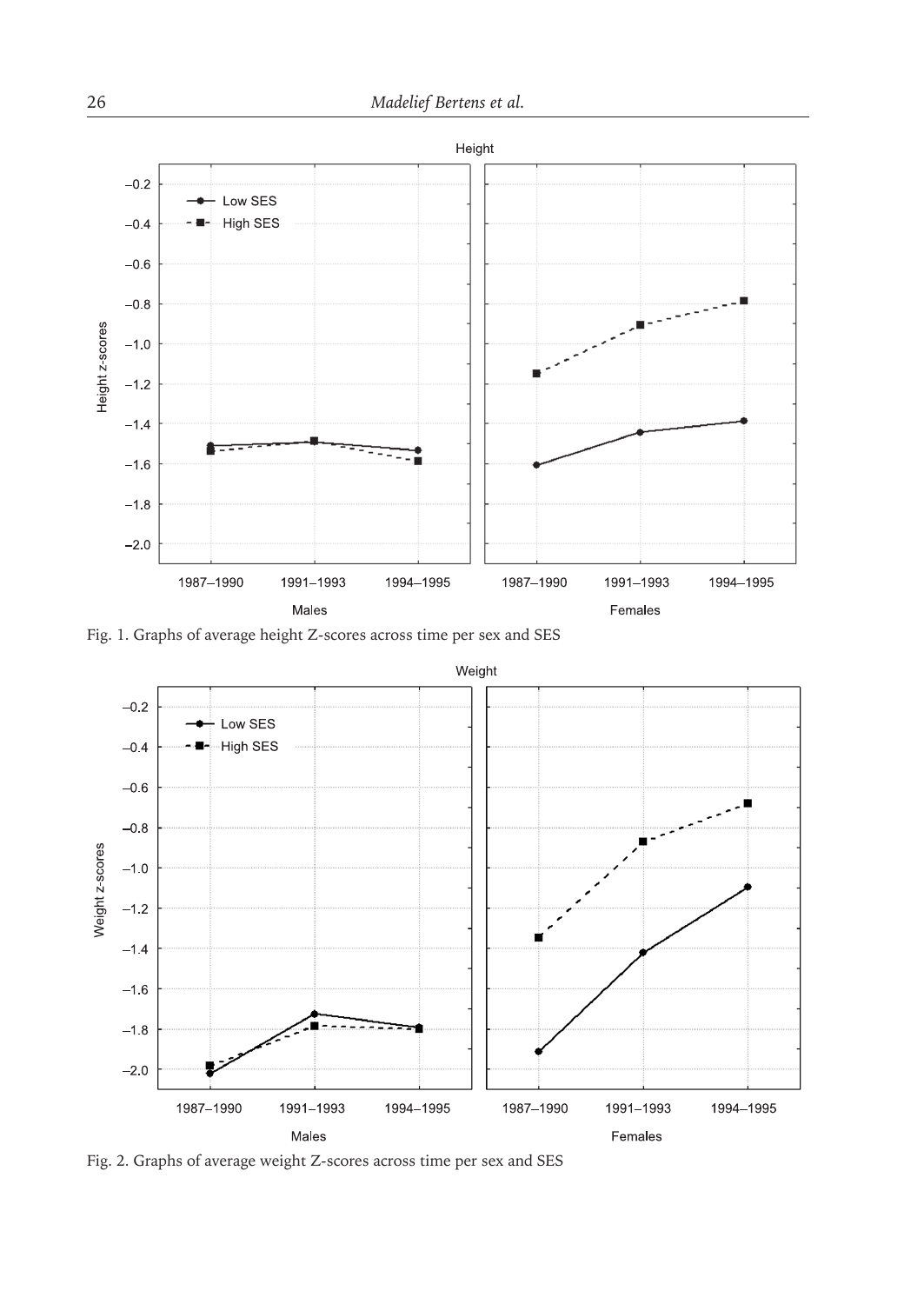

Fig. 3. Graphs of average BMI Z-scores across time per sex and SES

and low SES, and of males of low SES increased significantly over time, the increase being greater in females.

Tests of between-subject effects also show significant differences between height, weight and BMI in boys and girls. The average increase in height, weight and BMI across time differed significantly for girls and boys, the average z-scores being greater in girls than in boys.

Figures 1 to 3 illustrate the increase in height, weight and BMI Z-scores across periods for boys and girls of low and high SES. The graphs of all the measurements are clearly different for the sexes. Girls were generally taller, heavier with greater BMI than boys. The growth patterns across period were also dissimilar for boys and girls. For boys, there was little difference in height, weight and BMI Z-scores according to SES and little increase across periods. Though the girls of both low and high SES increased in size across the periods, girls of high SES were taller, heavier and had a higher BMI than the girls of low SES. Across the periods, BMI and weight somewhat converged between the high and low SES girls.

# **Discussion**

This analysis has identified a clear increase, relative to reference values, in height, weight and BMI across the period of political transition in this sample of Cape Coloured children. Females showed greater increases than males, where the increase in weight and BMI was larger than in height. Only females of low SES showed significantly increased height. The patterns of growth were strikingly different for boys and girls. Whereas boys of low and high SES did not differ from one another, the girls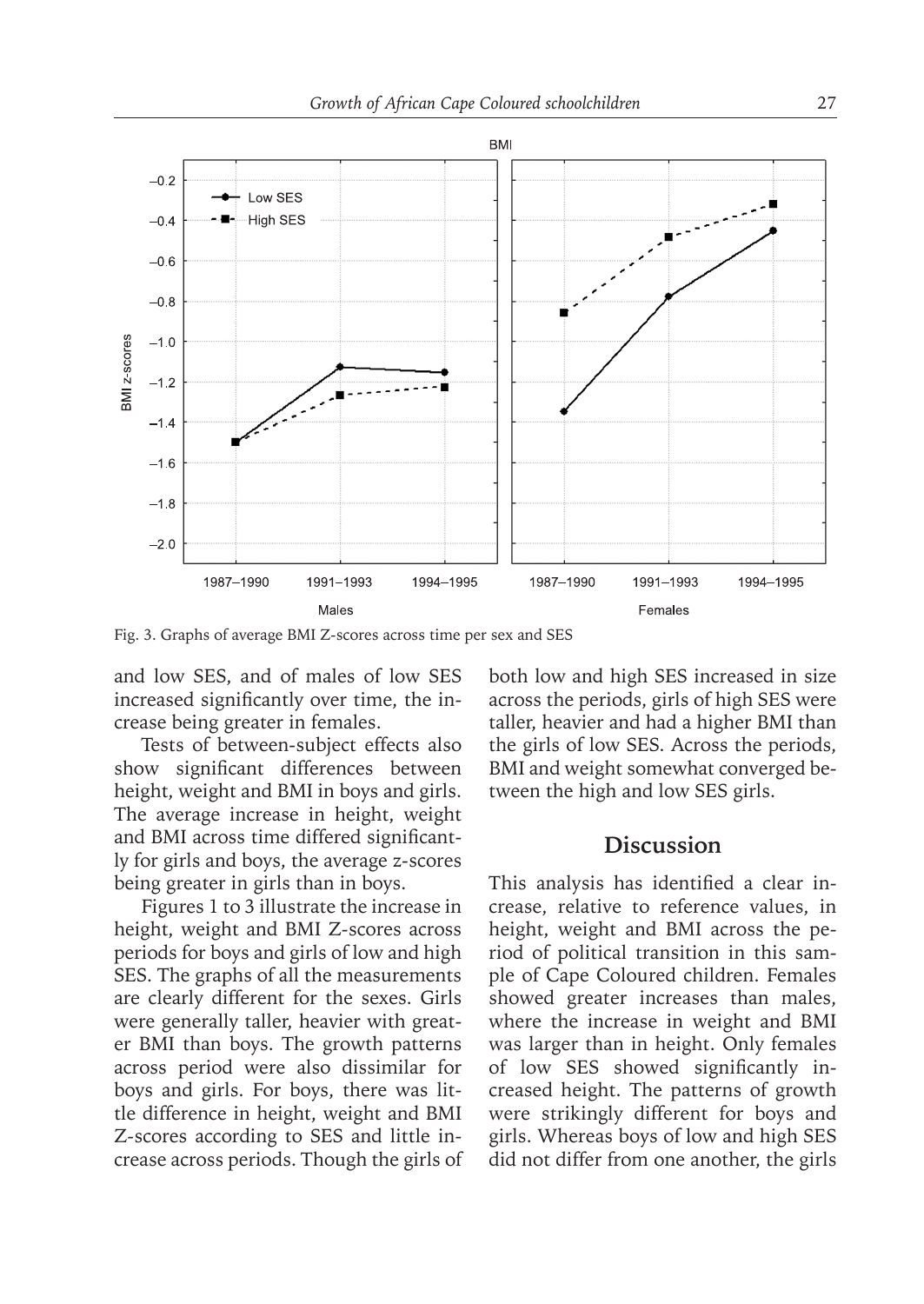of high SES and the girls of low SES did. The urban girls of high SES remained taller, heavier and larger. However the rural girls of low SES converged to the values of the urban girls of high SES. Since mean Z-scores remained below reference values throughout, this suggests improvements in the biological quality of life, rather than emergence of obesity, for this population. This outcome is different from the one that Cameron (2003) identified for Black South Africans across a similar period, and warns against broad generalizations about improvements in the biological quality of life with the dismantling of apartheid. Cameron (2003) finds that for Black Africans in 1995 there was as yet no improved growth status at national and community levels. He argues that although the political changes have been rapid, the consequent economic and social changes have been much more gradual. This study shows improvements in the biological quality of life of low SES Cape Coloured children between the late years of apartheid and the early post-apartheid years. This result may be because the Cape Coloured community had largely Western notions of lifestyle during apartheid. When the apartheid restrictions on their incomes were removed their quality of life could increase faster than other groups that needed to overcome cultural differences previously maintained by apartheid.

This increase in weight and BMI cannot be attributed to general increases in food availability within South Africa. Food balance data from the Food and Agriculture Organisation (2008) shows daily per capita energy availability varying between 1987 and 1995 by only 120 kcal (about 500 kj), with no trend toward either increase or decline across the period (FAOSTAT). Furthermore, since the Cape Coloured population has a long history of consumption of western-style diet, nutrition transition involving dietary westernization (Popkin and Gordon-Larsen 2004; Popkin and Ng 2007) cannot explain the changes observed.

The income inequalities across the different racial categories established by the apartheid regime were enormous. However, levels of income inequality within groups were much lower, and although African Blacks had the greatest inequality, the Coloured population had levels of inequality similar to that of the White populations (Leibbrandt et al. 1999). This generalisation is not true for our sample, however. Our sample was specifically selected for maximum SES contrast with the poorest of the Cape Coloured in the poorest area and the wealthiest Cape Coloured in the wealthiest area. The contrast of those two groups (10 times difference in income per capita) may have been much greater than among whites. For all periods of the present study, urban high SES children were taller and heavier than the rural children of low SES. In the apartheid period of measurement rural children of low SES had lower BMI than urban children of high SES.

The Cape Coloured population have had an exceptional status in South Africa. Since the early 1980s the apartheid government granted limited self-government to the Cape Coloured people. A Cape Coloured chamber of parliament was established. Though much criticised, it gave economic benefits to predominantly urban people of higher SES, especially those well connected to the government. One may argue that this self-government had limited impact on the rural people of low SES. Thus urban children are like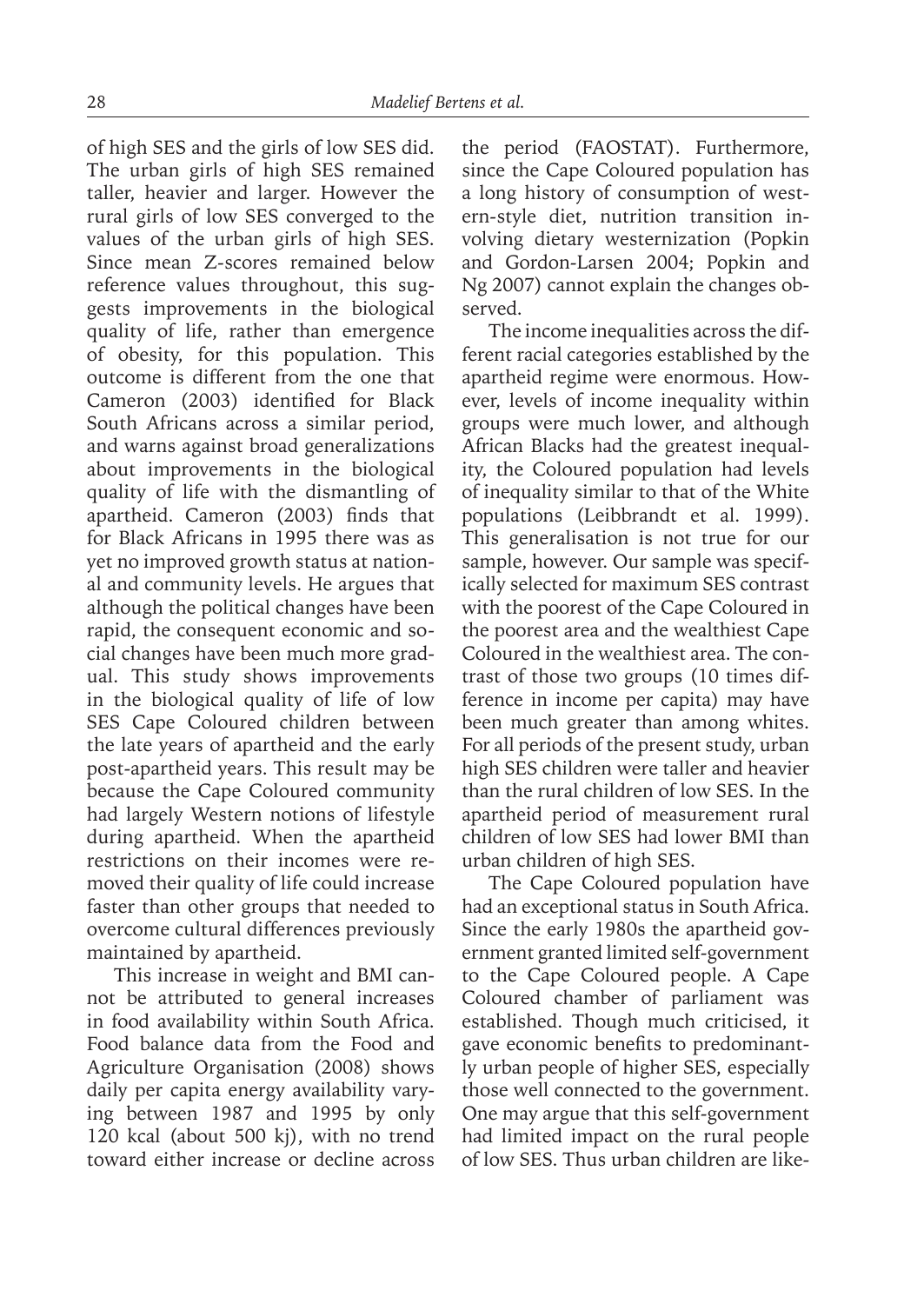ly to have experienced fewer alterations to their life-style when the apartheid system ceased to exist, compared to the rural children whose situation was possibly altered substantially a few years after Nelson Mandela was released in 1990. In urban Cape Coloured areas the change of the political system probably did not have much impact on incomes and life styles of the middle class. Thus the effect of political change would be expected to have been greater in the rural areas.

The hypothesis that the low SES rural population would have a greater increase of height, weight and BMI is only part-supported with this analysis, since the trend is visible only in girls. The differences between males and females are striking. The increase in height, weight and BMI is much higher in the female sample over time. In boys the increase in weight and BMI occurs only in the low SES boys. It seems that the girls, particularly those of low SES, benefitted most from political transition. The underlying mechanisms for this are not clear. Sex dimorphism in age of onset of puberty might have affected the results obtained. It is well documented that during puberty the velocity of growth increases markedly for all the traits studied. We have used US growth curves to standardize our data, but the South African population might exhibit different growth patterns, especially for BMI and weight. Both of these measures are affected by environmental factors. However, the effects of environmental confounders are difficult to assess. Large differences in age of onset of puberty both between the reference and studied population and between boys and girls of the studied population might have distorted the results, although the use of standardized Z-score

should have removed most of this possible distortion.

The Cape Coloured girls are typically matured at an earlier age than boys, and so they became taller and heavier during puberty (Henneberg and Louw 1998). Others have documented greater subcutaneous fat gain for non-white South African girls relative to boys especially after the start of menarche at the age of 14 years (Mukuddem-Petersen and Kruger 2004). Among Cape Coloured girls, the age of menarche was 12.75 for high SES which was(was?) lower than that of any group of black South African girls and white girls (Henneberg and Louw 1995).

One possible socio-cultural explanation for the different patterns between boys and girls is that of gender specific practices in which, in a situation of scarcity and deprivation, boys were given preferential food and care to the detriment of girls. This may be understandable in communities of seasonal workers where males are considered main breadwinners for families. Another explanation might be that boys carry a greater physical work burden than girls, resulting in poorer nutritional status among them. However there is little evidence to support this.

# **Authors' contribution**

MGBCB conceived of the paper aim and design, served as principal investigator for the research project; SU served as the project investigator; SK performed statistical analyses and analyzed data; MH served as project manager. All authors were involved in drafting the manuscript and approved its final version.

#### **Conflicting interests**

The authors declare that they have no conflicts of interest in the research.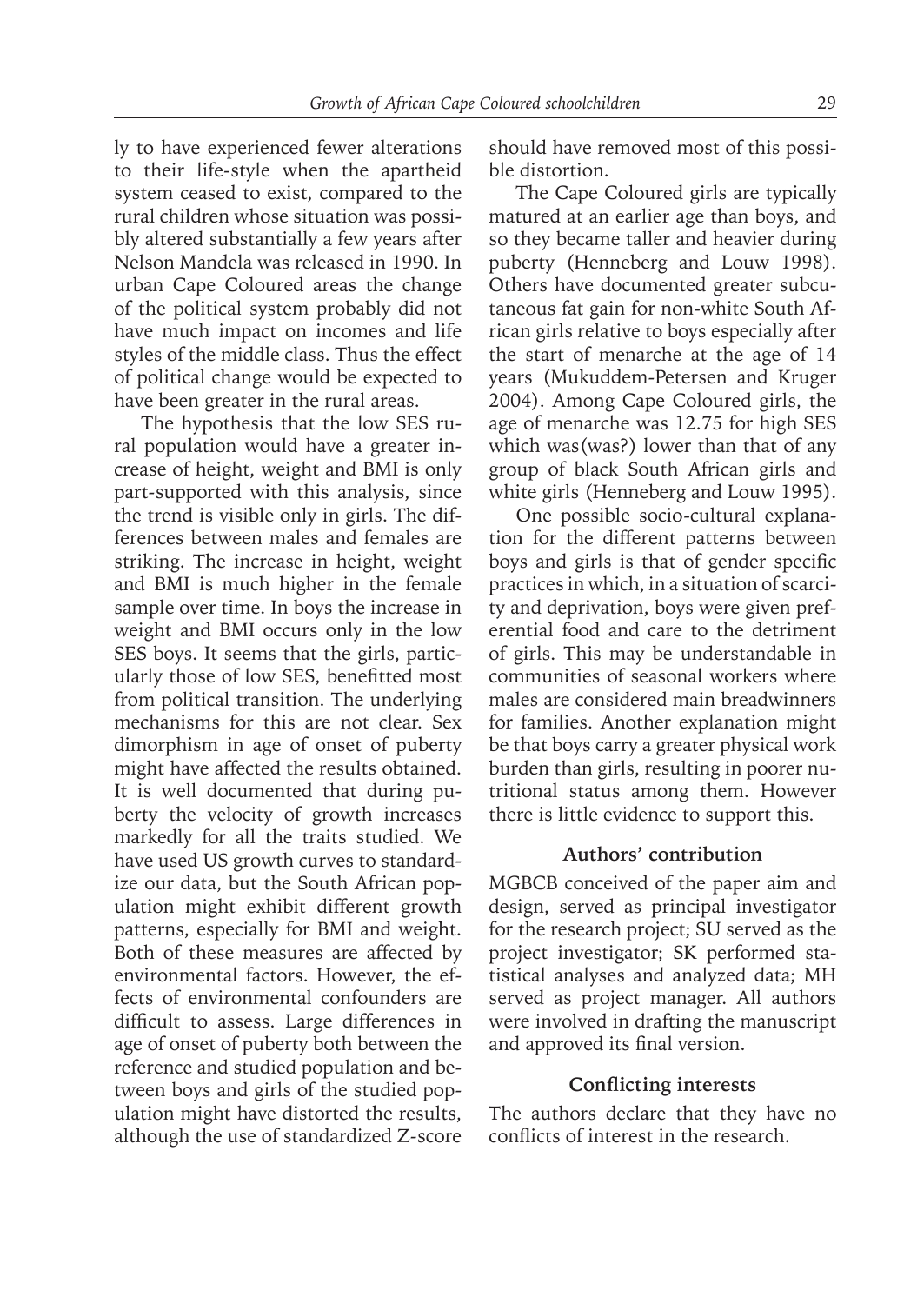#### **Acknowledgements**

We acknowledge the cooperation of a number of schools in Cape Town and Klein Karoo and, first of all, participants in our longitudinal study who willingly allowed us to subject them annually to anthropometric and functional examinations**.**

# **Corresponding author**

Sławomir Kozieł, Polish Academy of Sciences, Institute of Anthropology in Wrocław, Kuźnicza 35, 50-951 Wrocław, Poland; e-mail address: slawek@ antro.pan.wroc.pl

# **References**

- Cameron N. 2003. Physical growth in a transitional economy: the aftermath of South African apartheid. Econ Hum Biol 1:29– 43.
- CDC. 2000. http://www.cdc.gov/growthcharts/.
- Cole TJ. 1988. Fitting smoothed centiles curves to reference (with Discussion). J R Stat Soc B 26:211–52.
- Cole TJ. 1989. Using the LMS method to measure skewness in the NCHS and Dutch National height standards. Ann Hum Biol 16:407–19.
- Cole TJ, Bellizi MC, Flegal KM, Dietz WH. 2000. Establishing a standard definition for child overweight and obesity worldwide: international survey. BMJ 320:1–6.
- CSS. 1991. Population Census (No. 03–01– 10): Central Statistical Service.
- FAOSTAT. Retrieved 23rd July 2008. from Food and Agriculture Organisation of the United Nations: Faostat.fao.org.
- Henneberg M, Louw GJ. 1990. Height and weight differences among South African urban schoolchildren born in various months of the year. Am J Hum Biol 2:227–33.
- Henneberg M, Louw GJ. 1993. Further studies on the month-of-birth effect on body

size: Rural schoolchildren and an animal model. Am J Phys Anthropol 91:235–44.

- Henneberg M, Louw GJ. 1995. Average menarcheal age of higher socioeconomic status urban Cape Coloured girls assessed by means of status quo and recall methods. Am J Phys Anthropol 96:1–5.
- Henneberg M, Louw GJ. 1998. Cross-sectional survey of growth of urban and rural 'Cape Coloured' schoolchildren: Anthropometry and functional tests. Am J Hum Biol 10:73–85.
- Henneberg M, LaVelle M. 1999. Socioeconomic category has negligible effects on child growth in body size among urban and rural South African Cape Coloured children. Perspectives in Human Biology 4(2):41–49.
- Leibbrandt M, Bhorat H, Woolard I. 1999. Understanding contemporary household inequality in South Africa. Cape Town: Development Policy Research Unit, University of Cape Town. 99/25.
- Mukuddem-Petersen J, Kruger HS. 2004. Association between stunting and overweight among 10–15-y-old children in the North West Province of South Africa: the THUSA BANA Study. Int J Obes 28:842– 51.
- Popkin BM. 1998. The nutrition transition and its health implications in lower-income countries. Public Health Nutr  $1(1):5-21.$
- Popkin BM. 2002. An overview on the nutrition transition and its health implications: the Bellagio meeting. Public Health Nutr 5:93–103.
- Popkin BM, Gordon-Larsen P. 2004. The nutrition transition: worldwide obesity dynamics and their determinants. Int J Obes 28:2–9.
- Popkin BM, Ng SW. 2007. The nutrition transition in high- and low-income countries: what are the policy lessons? Agric Econ 37(S1):199–210.
- Price TL. 2003. The Ethics of Authentic Transformational Leadership. Leadership Quart 14(1):67–81.